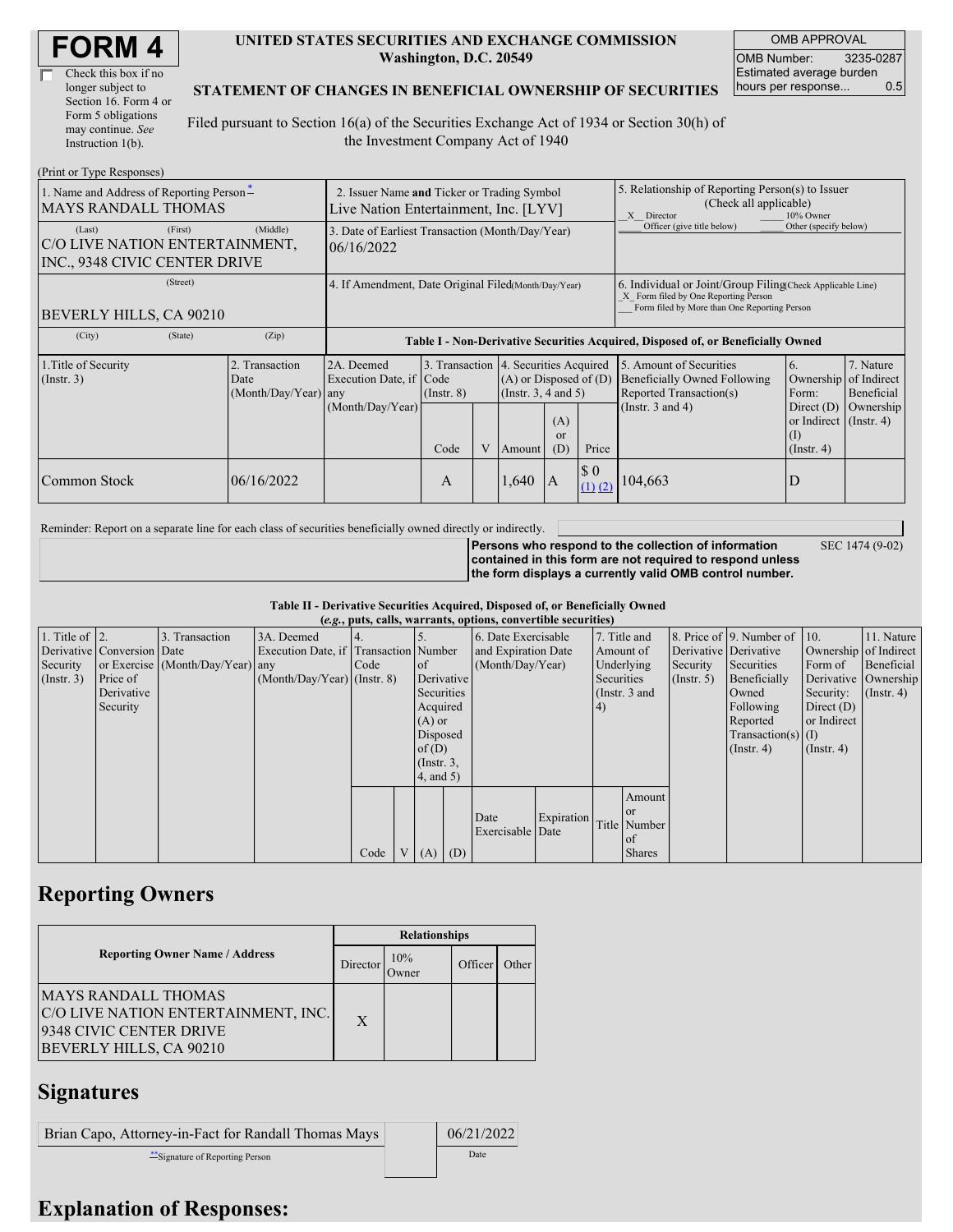**\*** If the form is filed by more than one reporting person,*see* Instruction 4(b)(v).

**\*\*** Intentional misstatements or omissions of facts constitute Federal Criminal Violations. *See* 18 U.S.C. 1001 and 15 U.S.C. 78ff(a).

**( 1)** Reporting person received the award under the Live Nation Entertainment, Inc. <sup>2005</sup> Stock Incentive Plan, as amended and restated as of March 19, 2015.

**( 2)** Represents a restricted stock award. These shares will vest in full on June 16, 2023.

#### **Remarks:**

Exhibit List: Exhibit 24 - Power of Attorney

Note: File three copies of this Form, one of which must be manually signed. If space is insufficient, *see* Instruction 6 for procedure.

Potential persons who are to respond to the collection of information contained in this form are not required to respond unless the form displays a currently valid OMB number.